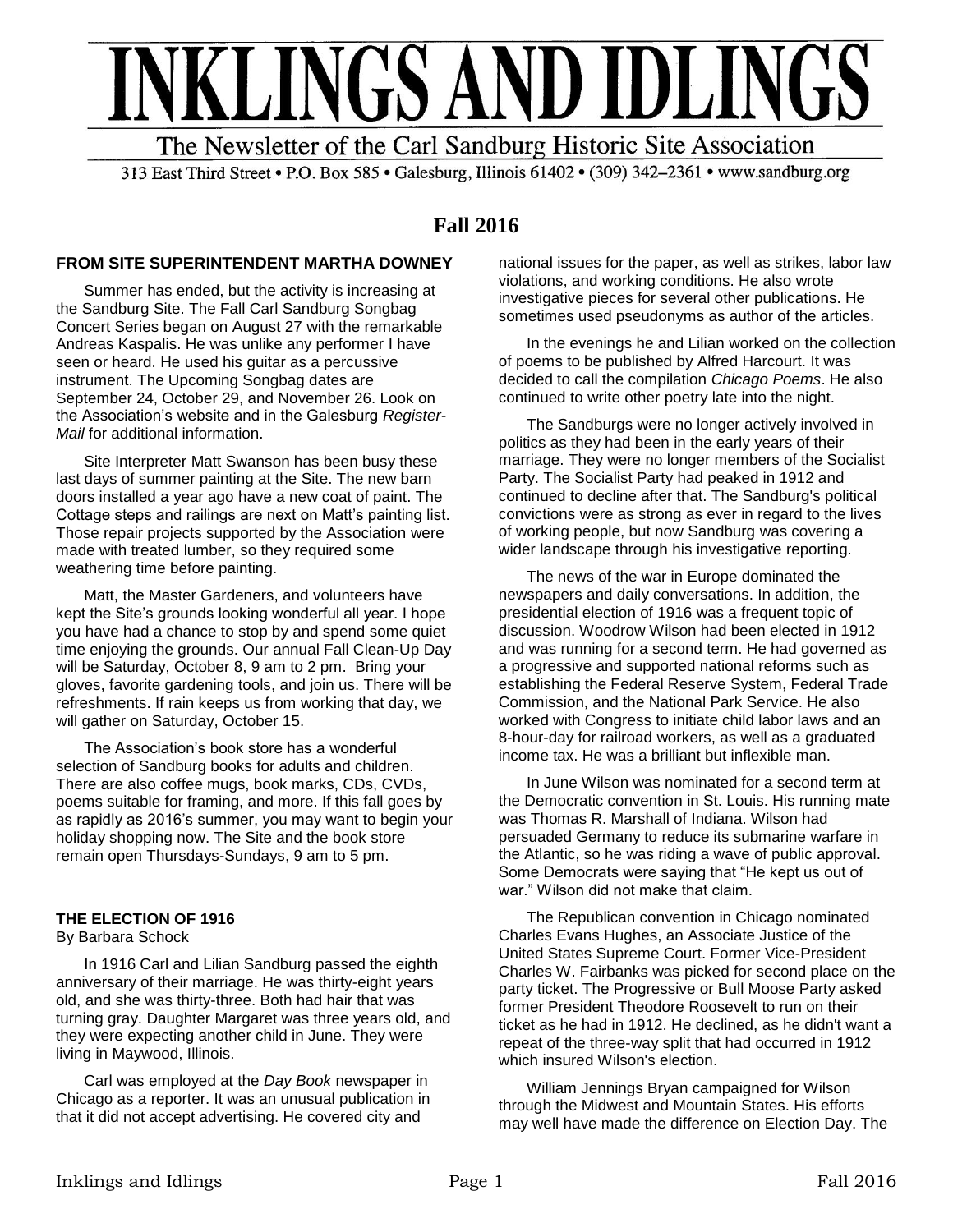three-time Democratic presidential nominee still enjoyed popularity among voters in the middle of the country.

On Election Day, November 7, 1916, the total vote exceeded the 1912 result by 3.5 million. Women had received the franchise in a number of states, and the wartime news in Europe and Mexico had aroused interest in the election.

The Election Day counts came in late from the west, and it appeared that Hughes had won. But the final returns from California gave Wilson enough to claim 277 of the Electoral College votes. There was a difference of 600,000 in the popular vote.

Hughes had retired on election night thinking he was the president-elect. The next morning a reporter came to the Hughes home and asked to see the Republican nominee. A servant told him, somewhat haughtily, that "The President is sleeping."

"Well, when he wakes up, tell him he ain't President," the reporter replied.

Although the Sandburgs were pleased by Wilson's reelection, the reviews of *Chicago Poems* were disappointing. The critics weren't accustomed to poems that didn't rhyme. But requests for reprints of the poems in the collection demonstrated that people liked them. Sandburg decided he had been a maverick in politics and an outspoken idealist and champion of reform. He could play that role with equal energy in poetry.

#### **SANDBURG & EDWARD DUNNE**

By Mike Hobbs

The Galesburg *Register-Mail* is currently running a series of columns entitled "Galesburg in the Great War" by weekend reporter Talbot Fisher that "looks at life in Galesburg 100 years ago and its connections to [World War I]" In the September 8 column Fisher wrote about the 1916 Galesburg Labor Day festivities at which Illinois Governor Edward F. Dunne spoke about the enactment of recent labor laws, "including the Keating-Owen Act, which was the first federal child labor law, and the justsigned Adamson Act, which gave railroad workers the eight-hour day." Dunne and Carl Sandburg were connected ideologically on some progressive issues like prohibition of child labor and the eight-hour day. Let's take a look at some other connections between the two men.

Wikipedia tells us that Edward Fitzsimmons Dunne was born in Connecticut in 1853. His immigrant father Patrick William Dunne was an "ardent" Irish nationalist. In 1855 the family moved to Peoria. Young Edward received a law degree from Chicago's Union College of Law in 1878, the year Sandburg was born. His election as Mayor of Chicago in April 1905 "was greeted with jubilation by social reformers throughout the nation." Mayor Dunne chose attorney Clarence Darrow to be his primary assistant. Sandburg admired Darrow who he considered

a friend. According to the University of Minnesota Clarence Darrow Digital Collection webpage, Sandburg "once said of his friend Clarence Darrow, 'He rates for me as being somewhat to Chicago what Diogenes was to Athens.'"

When Dunne was elected Chicago Mayor Sandburg was peddling stereoscopic views and trying his hand at poetry. He boarded in Aurora and made frequent trips to Chicago where he met A.M. Simons, editor of the *International Socialist Review* and contributed to *To-Morrow* magazine which published poetry, fiction, and commentary. *To-Morrow*'s headquarters was the Spencer-Whitman Cultural Center, which Sandburg's biographer Penelope Niven describes as the "site of free public forums where poetry was read, politics debated, and 'the intelligentsia and the intellectual elite of the town' gathered for tea, toast, and vigorous discussion." Niven writes that Sandburg "particularly enjoyed the literary and political crossfire of the forums." He surely was aware of Mayor Dunne's progressive agenda, including advocacy of municipal ownership of public utilities.



Edward Fitzsimmons Dunne, Chicago Mayor 1905-1907, Illinois Governor 1913-1917

Sandburg soon returned to Galesburg and took a job at the Brooks Street Fire Station. During his downtime at the station he read socialist literature and wrote occasional columns entitled "Inklings and Idlings" for the *Galesburg Evening Mail* and unsigned editorials for the *Galesburg Labor News*. At this time Sandburg's Galesburg friend from their teen-aged years John C. Sjodin was President of the Galesburg Trades & Labor Assembly. Sjodin ran for Galesburg Mayor as a Socialist. Sandburg probably kept up with Mayor Dunne and Chicago politics by reading Chicago newspapers during his stay in Galesburg.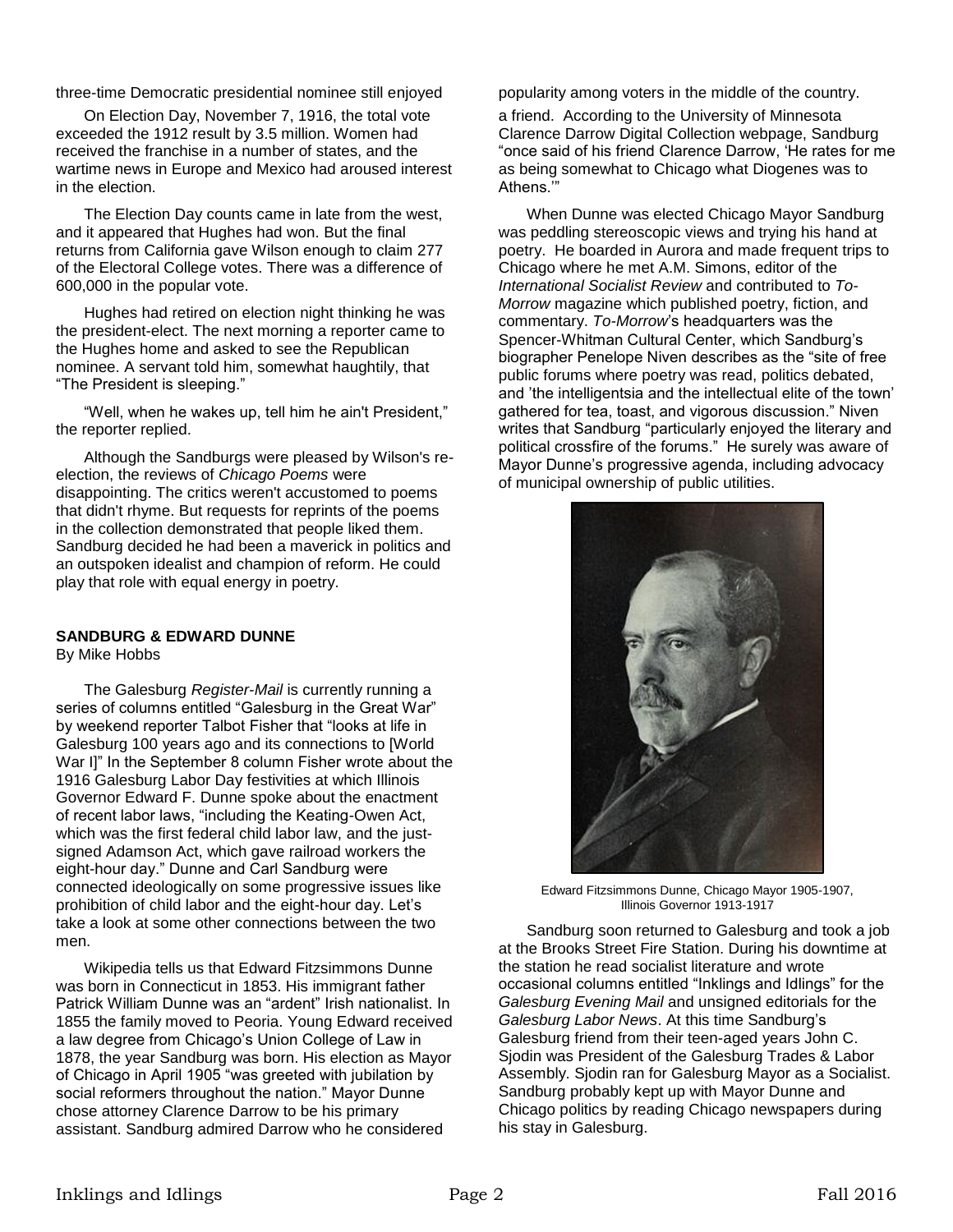Sandburg left Galesburg for the last time in April 1906. Niven states that he had "outgrown" Galesburg. He returned to Chicago where he continued to experiment with poetry writing. He became assistant editor of *To-Morrow* magazine. At the Spencer-Whitman Cultural Center he may have heard Mayor Dunne's assistant Clarence Darrow give lectures. He read and admired the writings of "muckrakers" Upton Sinclair, Lincoln Steffens, and Ida Tarbell. Niven writes about his "growing obsession with the fate of the common man…." In the latter part of 1907 he returned to the lecture circuit and spoke out against child labor.

Sandburg took a job as district organizer with the Social-Democratic Party of Wisconsin in November 1907. As a Social-Democrat he favored prohibition of child labor, suffrage for literate women, municipal ownership of utilities, and the eight-hour day. In 1910 he campaigned hard for Emil Seidel, Socialist candidate for Milwaukee mayor. Seidel won the contest, becoming the first Socialist mayor of a major city in the United States. As Chicago Mayor Dunne had appointed Clarence Darrow to be his assistant in 1905, Seidel appointed Sandburg to be his private secretary, his first mayoral appointment.

Dunne was elected Illinois Governor in 1913 and served until 1917. As governor he "championed" progressive reforms, reforms that Sandburg would have supported, like women's suffrage, prison reform, major infrastructure improvements, and expansion of "the state's responsibility for overseeing workman's compensation benefits and teachers' pensions. In 1913, Governor Dunne signed into law a bill that gave women in the State of Illinois the right to vote for President of the United States. This made Illinois the first state east of the Mississippi to give women the right to vote for the U.S. Presidency. This was six years before the passage of the 19th Amendment." [Wikipedia] As Barbara Schock pointed out in the preceding story, women's suffrage in some states partially accounted for why the 1916 presidential vote total exceeded the 1912 total by 3.5 million.

Edward Dunne's term as Illinois governor ended in 1917. He helped found the anti-Ku Klux Klan National Unity Council in 1921. He died in Chicago in 1937.

Did Dunne's and Sandburg's paths ever cross? I can find no evidence that they ever met or corresponded. Sandburg liked to keep up on politics, so he was surely aware of the prominent, progressive politician Dunne. After Dunne's term as Illinois governor ended in 1917 and until his death in 1937 many of Sandburg's major works were published, including *Cornhuskers, The Chicago Race Riots, Smoke and Steel, Rootabaga Stories, Abraham Lincoln: The Prairie Years, American Songbag*, and *The People, Yes*. I would say that it was likely that Dunne knew about Carl Sandburg.

# **ASHES AND DUST**

#### By Gary Wagle

(Author's Note: The names and dates in the following article were found in the booklet *Adda and Juanita, the Discovery and Restoration of the Carl Sandburg Birthplace* by Gerald J. Shea. Copies of this booklet are available at the Visitor Center of the Carl Sandburg State Historical Site.)

"I'll take Remembrance Rock if you cover the Barn," I said to Mike Hobbs. Martha had emailed a request for some help with "docent duty" for a busload of tourists that was to arrive at the Sandburg Site one recent morning. Mike and I had volunteered, and we were discussing our assignments. I knew that Carl's and Lilian's ashes were placed beneath Remembrance Rock, but, wanting more detail, I began quizzing Mike for interesting nuggets to share with the tourists. He mentioned the ashes of two of the Sandburg daughters and the soil that was placed under the Rock from, among other places, Plymouth Rock. It was his mentioning Plymouth that reminded me of a scene early in Carl's novel, *Remembrance Rock*, and when I mentioned this to Mike, he suggested that *Inklings and Idlings* readers might be interested. I soon had a job.

Today, beneath the stone known as Remembrance Rock at the Sandburg Historical Site lie soils from seventy-five surrounding schoolyards, soil from the Swedish homes of Carl's parents, the ashes of Carl and Lilian and their daughters, Margaret and Janet. Also soils from Plymouth Rock, Valley Forge, Gettysburg, and Argonne Forest lie there. Family ashes being placed at the Birthplace site is understandably appropriate. The same is true of the Swedish and nearby schoolyard soil, though obviously not as intimate. But the motive seems unclear for placing the soils from these other specific places and not from places that would be more directly important to Carl's life. That is, it is unclear until one reads the first chapter of Carl's only novel *Remembrance Rock*.

Sandburg's book is a "novel within a novel." It involves a family whose octogenarian patriarch, Orville Brand Windom, a very Sandburg-like character, is a highly respected retired Supreme Court Justice. In the first chapter Windom is about to broadcast a speech to the nation concerning the magnitude of World War II, which is about to end. "Bowbong," as he is nicknamed, is making a reflective visit to places important to him in Washington D.C., such as Layfette Square, the White House, and the Supreme Court building. "He had walked, taken a bus, walked again, taken a taxi, and again was walking." Eventually he returned to his D.C. home, "the place he had named Hopecrest," to make final touches to his speech.

"He loafed in a slow and easy stroll to the large wooded yard at the rear . . . where he could be alone with the moon . . .. He came to a rugged boulder.... Here stood four pointed cedars he had planted for the four cardinal points from which any and all winds of destiny and history blow . . . he had told others he named the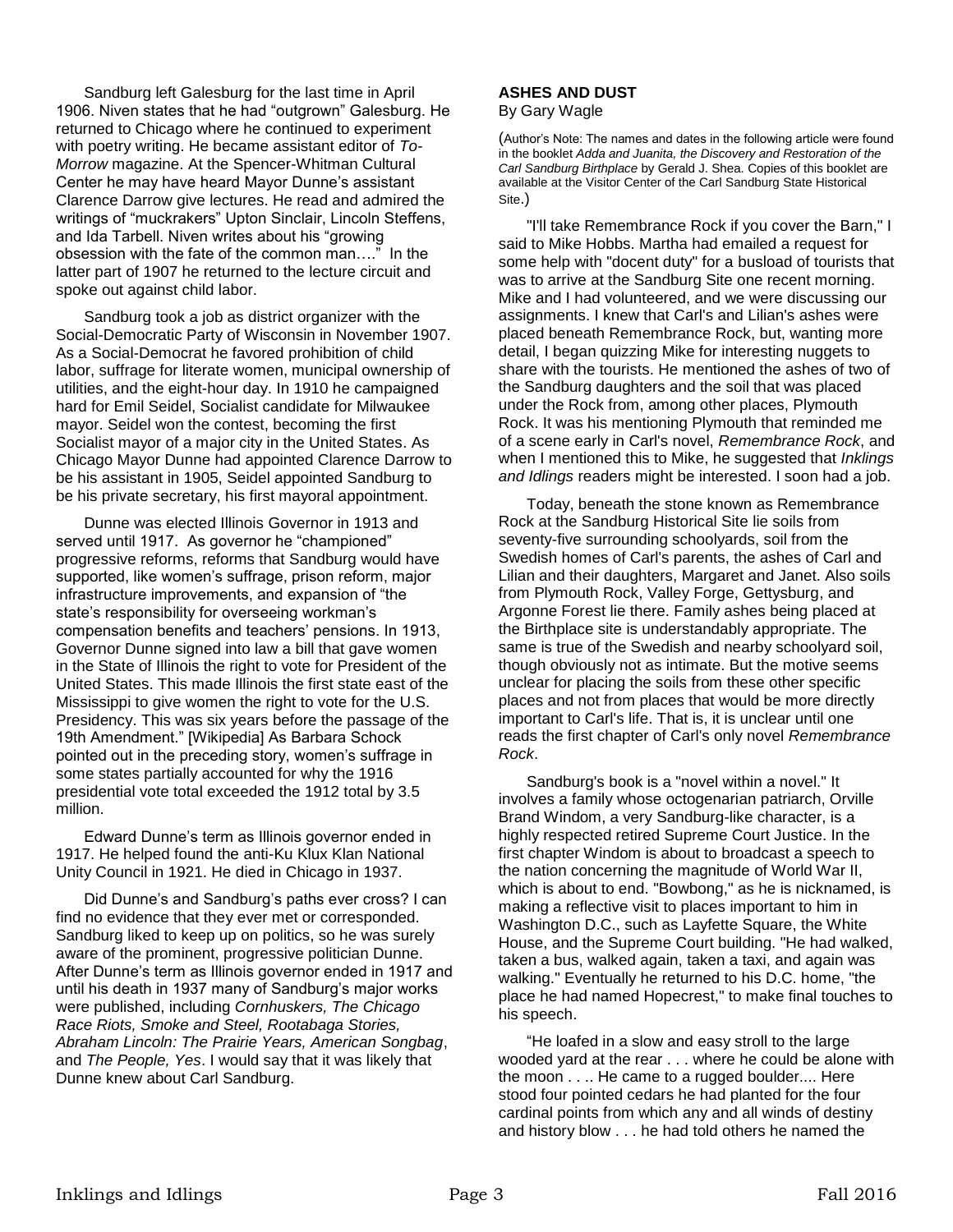boulder Remembrance Rock, for it could be a place to come and remember. What he had not told them was the kind of thing a shy man of sensitive imagination would not choose to tell others. Here he had brought a handful of dust from Plymouth, Massachusetts, and here a colonial silver snuffbox filled with earth from Valley Forge, and here a small box of soil from Cemetery Ridge at Gettysburg, Pennsylvania, and here another handful of dust from the Argonne in France."

After giving the speech, Windom reveals to his family a manuscript that he has secretly written and kept in a wooden box. The document is a novel that traverses American history from the period just prior to the Mayflower voyage to the closing days of World War II. It is this story that becomes the substantial body of the novel.

Credit for the placement of these particular soils at the Sandburg Site ultimately goes to Mrs. John Sutor of Wataga. Having obviously read the novel, in 1964 Mrs. Sutor approached Juanita Bednar, the Sandburg Association President, with an idea to acquire the large granite rock that had recently been unearthed at an Interstate 74 construction site with the intent of using this stone as a centerpiece for the then-planned park at the Sandburg site. President Bednar liked the idea and began the enormous work of raising funds, organizing people, and finding materials and labor that culminated on June 4, 1966 when more than 500 Sandburg admirers attended a dedication of Sandburg Park that included Remembrance Rock. Throughout the park's construction, Juanita was in continual contact with Lilian and Carl Sandburg, seeking ideas and keeping them informed of progress. As the park moved toward fruition, the Sandburgs decided their own ashes would eventually rest under the Rock.

At the dedication seventy-five packets of soil from surrounding schools were placed at the Rock's base, along with soil from Appuna, Sweden, the hometown of Carl's parents. And, at this same event, just as was done at the imaginary Remembrance Rock in Carl's novel, real soils from Plymouth, Valley Forge,Gettysburg, and Argonne Forest were mixed with prairie soil and placed at the real Remembrance Rock near a little cottage in a prairie town called Galesburg.

About a year after the Park's dedication, on September 30, 1967, Lilian and daughter Margaret with more than 3,000 Sandburg admirers observed the placement of some of Carl's ashes at the foot of the Rock. Ten years later, on May 1, 1977, in a quiet ceremony attended by family, the remainder of Carl's ashes were united with Lilian's and placed at their final resting place, Remembrance Rock.



Photo from George Swank's *Carl Sandburg, Galesburg and Beyond*  (1983). Swank's note with photo: "In the waning hours of that October 1 [the day in 1967 of memorial service for Sandburg at his birthplace-park in Galesburg, IL], after the crowd was gone and the words and songs had faded into history, we asked Lilian Sandburg to stand beside Remembrance Rock for this photo—the moment of farewell."

# **CSHSA FY2016 HIGHLIGHTS**

#### By Rick Sayre

(Editor's Note: For our September 13 Carl Sandburg Historic Site Association Annual Meeting Treasurer Rick Sayre presented the following report that showed highlights of the Association's 2016 Fiscal Year [July 2015-June 2016].)

- 1. **Successful First Endowment Campaign / December – June 2016**. Raised \$12,010.50. Received matching \$10,000 grant from Galesburg Community Foundation. Total \$22,010.50.
- 2. **Sponsored Chris Vallillo Concert – April 27, 2016**. Joint Endowment Fund Raiser with Central Congregational Church.
- 3. **Eight Songbag Concerts Fall 2015 & Spring 2016** Most concerts very well-attended. Fall 2015 August 29, 2015 – Mike Anderson September 26, 2015 – Phil Passen

 October 31, 2015 – David Berchtold November 28, 2015 – Dan Eilers Spring 2016 February 27, 2016 – Wacky Keys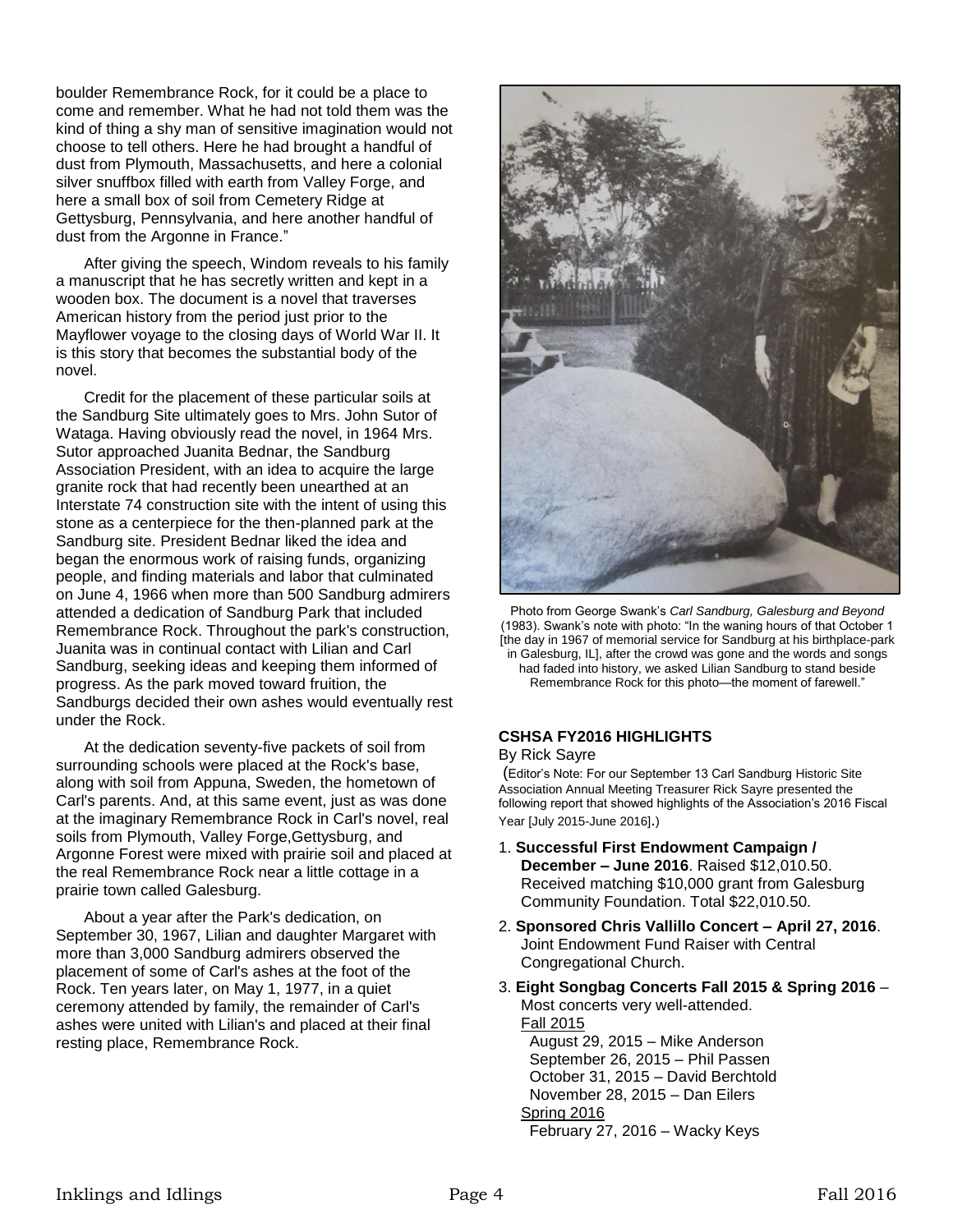March 26, 2016 – Dry Rock & Roll Band April 30, 2016 – Roundstone Buskers May 28, 2016 – John Heasly

- 4. **Osher Lifelong Learning Class, Bradley University – October 2015**. Members of the CSHSA taught four weekly courses on Carl Sandburg's life & legacy. Martha Downey, Barry Swanson, Rex Cherrington & Mike Hobbs presented the four class sessions … receiving rave reviews.
- 5. **April 2016 Penny Parade** raised \$1,149.21.
- 6. **Museum Store FY2016 income** showed an increase of 18% over FY2015. Highest sales since 2007 when the site was open 7 days a week with 2 staff members.
- 7. *Inklings & Idlings* Editor Mike Hobbs published four more excellent quarterly newsletters.
- 8. **Museum Store** New merchandise item & reprint added –

-- Stoneware Mugs (Deneen Pottery, Minnesota). -- Published 100 reprints of George Swank's 1983 edition of *Carl Sandburg: Galesburg & Beyond* (2016) with the kind permission of the Galva Historical Society. Obtained ISBN

## 9. **Maintenance & Repair**

-- Barn Doors Replaced – Thank you, Gary Wagle! -- Porch on Cottage Rebuilt – Thank you, Rex Cherrington!

-- Landscape lighting repaired and/or replaced.

10. **Carl Sandburg Statue Dedication, April 30, 2016** – Members of CSHSA participated in the Dedication Ceremony of Lonnie Stewart's Carl Sandburg Statue in the Central Square Park across from Central Congregational Church.

#### 11. **CSHSA Memberships**

71 total members. Highest total in past four years.

#### 12. **CSHSA Website / Facebook**

-- Forty-five (45) "Sandburg's Hometown" articles written by Barbara Schock were added to our website and posted on the CSHSA Facebook page & on "Remember in Galesburg when…" Facebook page. -- Total "Sandburg's Hometown" articles posted: February 4, 2013 through September 5, 2016: 174 article posts.

-- CSHSA Website updated on regular basis with Endowment Campaign, Songbag Concert, Penny Parade, and other news and events.

#### 13. **Sandburg Days Festival 2016**

-- CSHSA Board Members participated in the event planning and the programs.

14. **Semi-annual Fall & Spring Garden Clean-up -- October 7, 2015 & April 20, 2016.** 

Led by the Knox County Master Gardeners. CSHSA members participated in the cleanup activities along with a number of wonderful volunteers!

# P**HILIP GREEN WRIGHT**

#### By Rex Cherrington

(In August CSHSA member Robin DeMott sent an e-mail inquiry to CSHSA board members about a 1904 Asgard Press book. Someone had originally placed the book question on the Carl Sandburg College Facebook page. CSHSA Treasurer Rick Sayre thought the Facebook inquirer might be referring to the book *The Dial of the Heart* published by the Asgard Press in Galesburg in 1904 and authored by Philip Green Wright, Sandburg's mentor and friend, with a forward by "Charles A. Sandburg." Rick found that there is a copy of this book at Knox College's Seymour Library. In further e-mail discussion about the book CSHSA board member Rex Cherrington contributed this interesting curriculum vitae (c.v.) of Wright and a bibliography of his works.)

The following c.v. of Philip G. Wright was constructed with the assistance of Sarah Chilton, research librarian, The Brookings Institution. The information is based on a "Statement of Educational and Professional Experience" apparently prepared when Wright applied in 1922 to the Institute of Economics (now, the Brookings Institution), and on an OCLC authorship search.



Philip Green Wright. Courtesy Special Collections & Archives, Knox College.

Philip Green Wright Curriculum Vitae:

*Dates of Birth/Death*: October 3, 1861–September 4, 1934. *Education*: Graduated High School, Medford, MA 1884; A.M.B. Tufts College 1887; A.M. Harvard University (Economics). *Professional Experience*: Adjunct Professor of Mathematics, Buchtel College (now Municipal University), Akron, OH; Professor of Mathematics and Economics, Lombard College, Galesburg, IL; Assistant Professor of Economics (substituting), Williams College, Williamstown, MA;Teacher of Statistics, School for Social Service, Boston, MA; Instructor in Economics, Harvard University, Cambridge, MA; Teacher of Sociology and Industrial History, Tufts College, Medford, MA; Teacher of Sociology and Economic (summer term), Harvard University, Cambridge, MA; Special Expert, United States Tariff Commission Institute of Economics.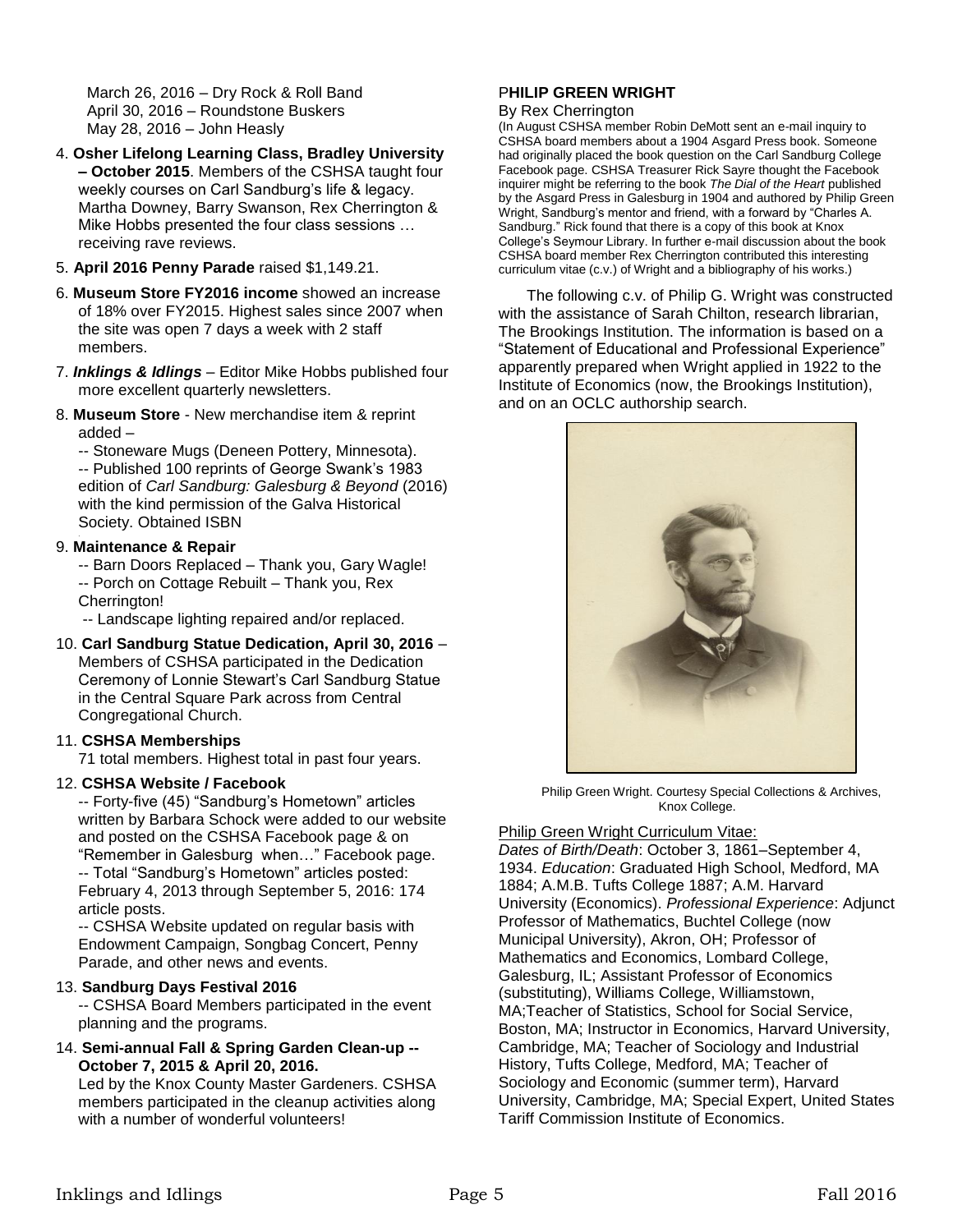Publications:

Wright, P.G.(1894) *Natives and Exotics*. Galesburg, IL: Brotherhood Steam Printing.

Nash, C.R. and Wright, P.G. (1900) *The Cannibal Converts: A Human Roast in Three Cuts*. Galesburg, IL: Wagoner Printing Company

Wright, P.G. (1903) *A Baker's Dozen for a Few Score Friends.* Galesburg, IL: Asgard Press.

Wright, P.G. and Sandburg, C. (1905) *The Dial of the Heart.* Boston, MA: R.G. Badger.

Wright, P.G. and Sandburg, C. (1906) *The Dreamer*. Galesburg, IL: Asgard Press

Wright, P.G. (1906) "Asgard: Additional Suggestions," *Tomorrow; For People Who Think* 2(12): 65-66.

Wright, P.G. (1910-1919) "Let Christmas Be the Child's Day: A Dismal Rime for Christmas Time."

Wright, P.G. (1914) "Within a Field" and "Old Tree," *Poetry Journal* 2(4).

Wright, P.G. (1915) "The Contest in Congress Between Organized Labor and Organized Business*," The Quarterly Journal of Economics* 29(2): 235-261.

Wright, P.G. (1915) "Moore's Economic Cycles (a review)," *The Quarterly Journal of Economics* 29(3): 631- 641.

Wright, P.G. (1916) "The New Index Numbers of the United States Bureau of Labor Statistics (a review)," *The Quarterly Journal of Economics* (August).

Wright, P.G. (1917) "Total Utility and Consumers' Surplus Under Varying Conditions of the Distribution of Income," *The Quarterly Journal of Economics* 31(2): 307-318.

Wright, P.G. (1917) "Value Theories Applied to the Sugar Industry," *The Quarterly Journal of Economics* 32(1): 101-121.

Wright, P.G. (1919) "Costs of Production in the Sugar Industry." Washington, DC: Government Print Office.

Wright, P.G. (1919) "Cost of Production and Price," *The Quarterly Journal of Economics* 33(3): 560-567.

Wright, P.G. (1920) "Refined Sugar: Costs, Prices, and Profits." Washington, DC: Government Print Office.

Wright, P.G. (1924) "Sugar in Relation to the Tariff." New York: McGraw-Hill.

Wright, P.G. (1928)"The Tariff on Animal and Vegetable Oils." New York: The Macmillan Company.

Berglund, A. and Wright, P.G. (1929) *The Tariff on Iron and Steel*. Washington, DC: The Brookings Institution.

Wright, P.G. (1929) "Statistical Laws of Demand and Supply," *Journal of the American Statistical Association* 24(166): 207-215.

Wright, P.G. (1930) *Tariff-Making By Commission*. Washington, DC: Rawleigh Tariff Bureau.

Wright, P.G. (1930) *Protection Benefits and Burdens, A Study of the Protective Tariff System*. Freeport, IL: W.T. Rawleigh.

Wright, P.G. (1930) "Moore's Synthetic Economics," *Journal of Political Economy* 38(3): 328-344.

Wright, P.G. (1931) *The American Tariff and Oriental Trade.* Chicago, IL: The University of Chicago Press. Wright, P.G. (1931) *The Cuban Situation and Our Treaty Relations*. Washington, DC: The Brookings Institution.

Wright, P.G. (1933) *Trade and Tariffs of Certain Pacific Countries.* Honolulu, HI: Institute of Pacific Relations.

Wright, P.G. (1933) "The Bearing of Recent Tariff Legislation on International Relations," *American Economic Review* 23(1): 16-26.

Wright, P.G. and Bussing, I. (1934) *Inflation and After: Case Studies of the Effects of Inflation in France, Germany and Austria.* Charlotte, NC: The Duke Endowment.

Wright, P.G. (1935) *Trade and Trade Barriers in the Pacific.* Stanford, CA: Stanford University Press.

Wright, P.G. and Wright, E.Q.S. (1937) *Elizur Wright: The Father of Life Insurance. Chicago, IL:* The University of Note: CSHSA Chicago Press.

#### **SANDBURG PROGRAM IN CHICAGO OCTOBER 27**

(Editor's note: CSHSA member Luz Schick sent this notice about a Sandburg musical program in Chicago on October 27.)

## **Poetry Day**

David Nagler & Friends present: "**Carl Sandburg's Chicago Poems**"

Thursday, October 27, 2016, 6:00 pm Cindy Pritzker Auditorium, Harold Washington Library Center, 400 South State Street

Doors open at 5 pm

*Carl Sandburg's Chicago Poems is a new musical project from singer/composer David Nagler, a song cycle that sets Sandburg's poetry to music in an assortment of styles. The concert will feature 16 songs performed by an 11-person ensemble, along with guest vocalists hailing from or associated with Chicago. The evening will be an ambitious and energetic musical performance, and a celebration of Sandburg's important collection, published 100 years ago.*Co-sponsored with the Chicago Public Library

# **SANDBURG RECOLLECTIONS**

By Charles Bednar, Jr.

(Editor's Note: In April the CSHSA and Central Congregational Church cosponsored a joint fundraiser for their Galesburg Community Foundation endowments. The fundraiser was held at Central, because Sandburg appeared there in 1953 to speak and sing on the occasion of his recent 75th birthday and the publication of his autobiography *Always the Young Strangers*. CSHSA member and past president Chuck Bednar was a Galesburg High School student at the time of Sandburg's appearance at Central. His mother Juanita Bednar was vice-president of the Carl Sandburg Birthplace Association at the time. Here are his fond recollections of that event.)

Thank you for supporting the fund raisers created for the Carl Sandburg Birthplace and the magnificent Central Congregational Church. By preserving these two historic sites a legacy will be maintained for future generations to enjoy.

Thinking back on your early life, how many recollections do you have of significant events? These remembrances can be both fond and disappointing memories.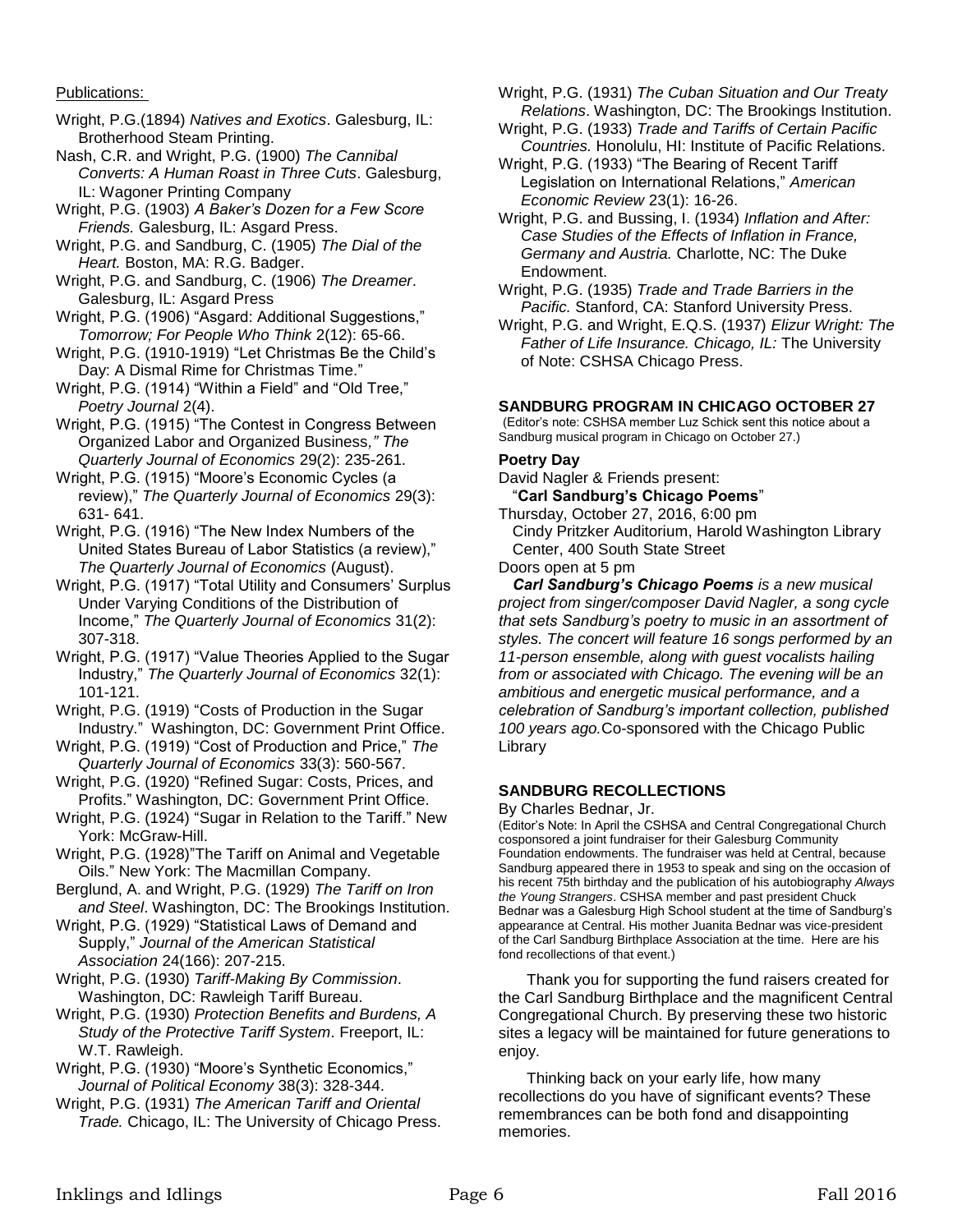I was a Galesburg product raised by parents who were active in the community as educators. Their interest in Carl Sandburg became part of my persona.

My father, a Knox graduate, and mother, a Lombard graduate, were married shortly after college. They decided to call Galesburg their home and a good place to raise a family.

Juanita Kelly was intrigued by the early literary development of the poet and writer Carl Sandburg. He had been editor of the Lombard yearbook and published his early poetry through the Lombard Press. He was encouraged by Philip Green Wright, his English professor, who owned the Asgard Press. It was located in the basement of his home near the Lombard campus.

Later, writing for the *Chicago Daily News*, Sandburg was a crack newspaper reporter. He was also a frequent contributor to *Poetry* magazine edited by Martha McKaskey. His *Chicago Poems* received national attention.

In 1934 Juanita wrote Mr. Sandburg, requesting materials that he might loan for the 1937 Knox-Lombard Centennial Exposition. Could he provide any special literary material for their display? In reply Mr. Sandburg said he could "furnish nary a word or moment that anyone would deem worthy of a momentary gaze."

This correspondence began their long friendship until his death in 1967. My brother and I were frequent witnesses to numerous activities, such as the dedication of the Birthplace, the development of the park behind the Birthplace, and internment of Mr. Sandburg's ashes, and his visit to Galesburg in recognition of his newlypublished autobiography *Always the Young Strangers*. This book told the story of his early years in Galesburg, and how that experience established his values and influenced his life.

A gala event was planned for the publication of *Always the Young Strangers*. Surrounded by a crowd of writers and photographers, Mr. and Mrs. Sandburg arrived in his hometown in February of 1953. He was warmly greeted by friends and admirers. Hotel mogul Bernie Schimmel set the Sandburgs up in the "Sandburg Suite" in the Custer Hotel.

During his stay in Galesburg he was followed by *Life* magazine photographers and writers as he visited many of his old haunts, including the now closed Lombard College campus. He visited many personal friends and surprised the firemen at the Brooks Street Fire Station. He pleased his literary fan club when they lined up at O.T. Johnson's to purchase autographed copies of his new autobiography.

While in Galesburg Mr. Sandburg visited his cousin Charlie Krans and wife Emma. They resided on a farm north of Galesburg in the vicinity known as Soperville. Numerous relatives accompanied them to the Krans

home. Carl and Charlie fondly recalled their early boyhood days playing on the farm and in the old pine wood barn. It was still there, and Charlie and Emma posed proudly beside it.

Later in the evening Mr. and Mrs. Sandburg, accompanied by relatives and friends, gathered in the beautiful sanctuary of the Central Congregational Church. Illumination reflected from the lovely stained glass windows cast a mystic glow on the congregation that added to the ambience of the historic church. It was a packed house with people practically hanging from the rafters. The program began with Mr. and Mrs. Sandburg being introduced to thunderous applause. It turned out to be an evening to remember as the great poet enchanted the crowd with his wit and entertaining style.



Carl Sandburg playing his guitar at 1953 Central Congregational Church event. Courtesy Special Collections & Archives, Knox College.

Sandburg's deep baritone voice rang through the church as he sang traditional American ballads and recited poetry from his repertoire of poems about America. His writings had truly endeared him to the American public.

To thunderous applause Mr. Sandburg presented an inscribed copy of his autobiography to Adda Gentry George in appreciation of her persistent efforts to find and restore his birthplace. Formed as the Carl Sandburg Birthplace Association, it was composed of Sandburg activists, scholars, and historians from Galesburg to